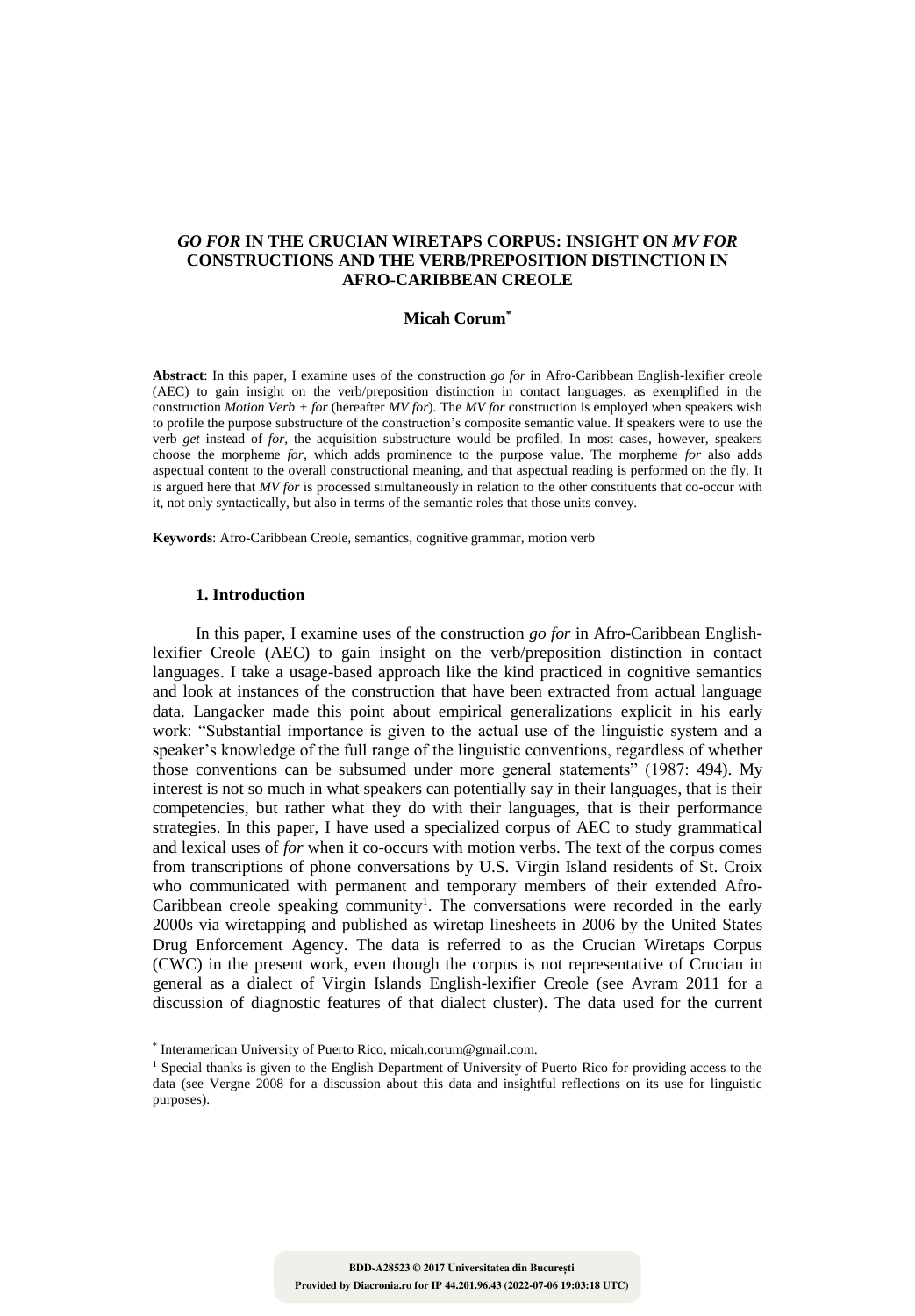paper contain linguistic examples produced by persons from St. Croix and other areas of the Caribbean region who speak varieties of AEC. Also, most of the persons are males between the ages of 18 and 30. Therefore, conclusions drawn in this work reflect broad claims about features and uses of AEC. I have converted the transcriptions into accessible text (.txt) files to enable a concordancing program, for example AntConc 3.4, to conduct key word in context searches and to identify the most frequent constructions.

# **2. Motion verb +** *for*

In the CWC, it was found that the morpheme *for* is regularly used in place of the verb *get*. Roy (1975: 66) provides an instance of U.S. Virgin Islands Creole that shows this tendency as well: "*I goin fo' mi cutlash to chop dese disgustin' weed*". From a Langackerian perspective, *MV for* is employed when speakers wish to profile a purpose substructure of the composite semantic value of the motion verb construction. If the verb *get* were used instead of *for,* the acquisition substructure would be profiled. In the remaining sections, it is shown that the morpheme *for* adds prominence to the purpose value and provides aspectual content to the overall constructional meaning. The aspectual reading is performed on the fly. That is, *motion verb + for* (hereafter *MV for*) is processed simultaneously in relation to other constituents, not only syntactically, but also in terms of the semantic roles conveyed by those units. Ultimately, pragmatics determines the overall interpretation of *MV for*, as seen in uses of *come for* in the CWC (Corum 2011).

### **2.1. A review of** *come for*

*Come for* is not uncommon in colloquial U.S. English. The following example illustrates the use of *come for* as a fixed expression:

### (1) *Come for drinks on Saturday*. (Walter et al. 2008: 431)

The functional morpheme *for* is used to convey a purposive meaning in (1) above. The sentence type is imperative, so the mood of the speaker must be *jussive*, or commanding (Lyons 1977: 745-752). The speaker encourages the listener to **get** drinks with her. The schema for the construction could be represented as: *come* [MOVE\_toward speaker [i.e.] with speaker]] + *for* [IN ORDER TO [i.e. purpose of event]]. Yet, one must still take into consideration the semantic composite value Change, in the sense of acquisition and the resulting change of state. The first meaning that one thinks upon hearing (1) is *come in order to partake/experience*. I do not have the feeling that *come in order to collect the drinks and leave* is the meaning that the editors of the *Cambridge Advanced Learner's Dictionary* want to convey with their use of *come for*. In terms of aspect, then, (1) focuses on *the process of acquiring*, giving it an imperfective, durative sense. It is assumed that the agent will undergo some change of state by going to or experiencing the event. What happens after the event is not conveyed in the meaning of this *MV for* construction. However, a different meaning can emerge from the use of *come for* in colloquial U.S. English, as the following example shows: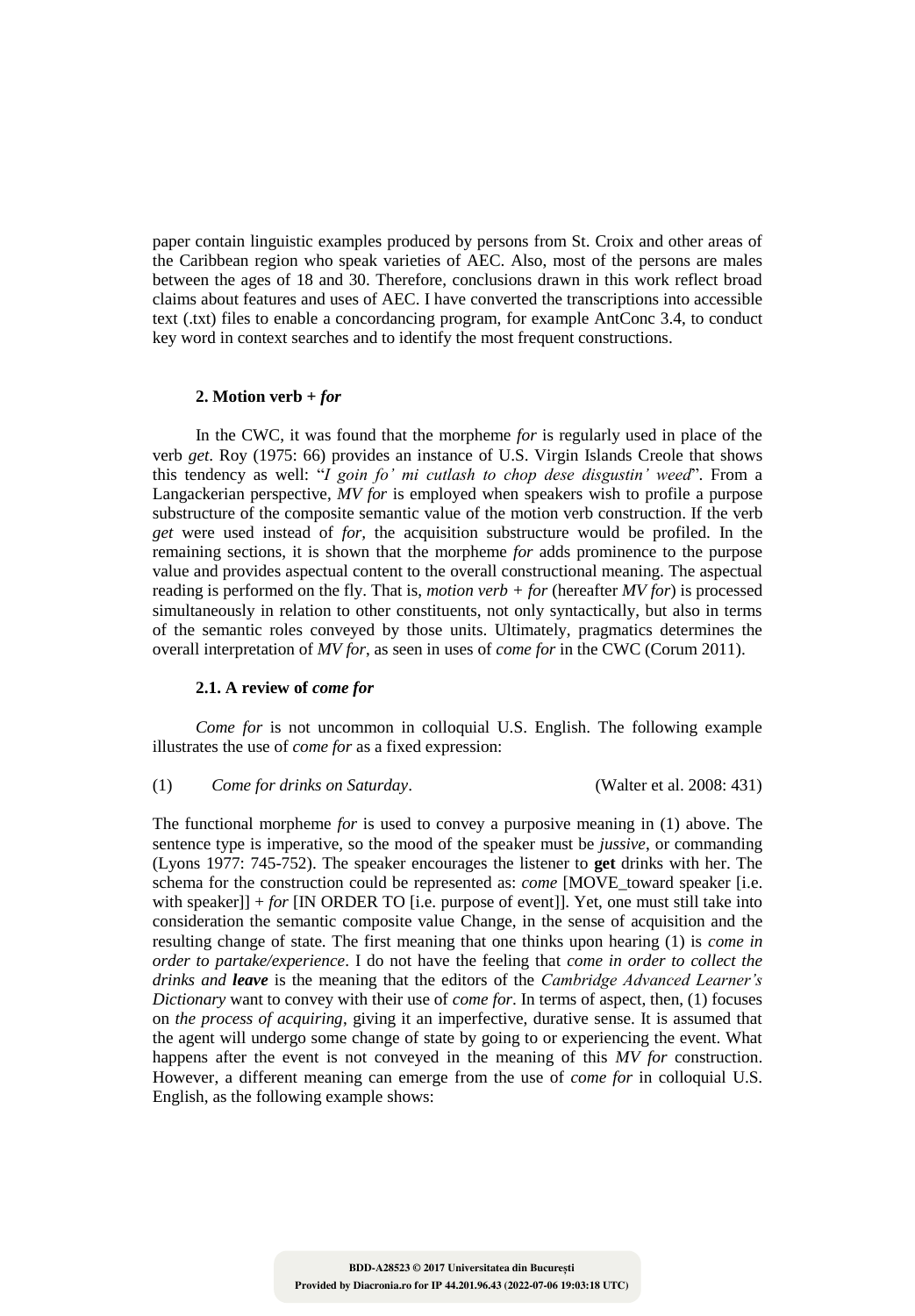(2) *I've come for your census form*. (Walter et al. 2008: 271)

The meaning of *come for* in (2) is *come in order to collect your census form and leave,* not *come in order to collect your census form and stay*. The aspectual sense of this meaning is completive. In summary, *come for* as an instantiation of the *MV for*  construction has a composite semantic value Change. There are differences, however, in the intended meanings of the construction. Figure 1 displays the generalizations that have been made of the two meanings of *MV for* based on examples (1) and (2) in English.

Change sta meaning: *MV for* implies change of state;  $for =$  purpose [+durative] value

Change loc meaning: *MV for* implies change of location; *for* = purpose/acquisition [+completive] value

# **Figure 1. Generalizations of** *MV for* **meanings**

Although two meanings of Change emerge from uses of *MV for*, background knowledge about the agents and patients in the construction will ultimately determine which overall interpretation the construction will have.

# **3.** *Go for***,** *go* **V, or** *go* **infinitive**

Linguists are hesitant to admit that U.S. English has serialized verb constructions (Goldberg 2006: 52), and instead argue that a phonologically reduced or even covert *and*  appears between two verbs in a V1-V2 English construction (for an overview of generative approaches to this phenomenon, see Wulff 2006: 4-106). Yet, it was shown above that *for* works similar to *get* in that it profiles the acquisition value of a Change of state or location meaning in the *MV for* construction. This morpheme is verbal in nature, similar to satellites in phrasal verb constructions and second verbs in serialized verb constructions in West African languages (Corum et al. 2017). Similarly, *for* in *go for* should not be seen as a preposition. Possible uses of *for* as a preposition in U.S. English include: benefactive- *Go for your team* (Go so that you benefit your team), durative- *Go for two days* (Go over a period of two days), and motion toward- *Go for one mile* (Go that direction one mile).

The purposive meaning of *for* in the benefactive sense comes closest to the kinds of meanings rendered by *go for* in the CWC data, but it fails to provide any sense of *acquisition*, which is what the morpheme profiles in the following example:

(3) *I just going go for the girl to move it* (CWC *go for*: hit 10) Now I am going to pick up the girl to move it.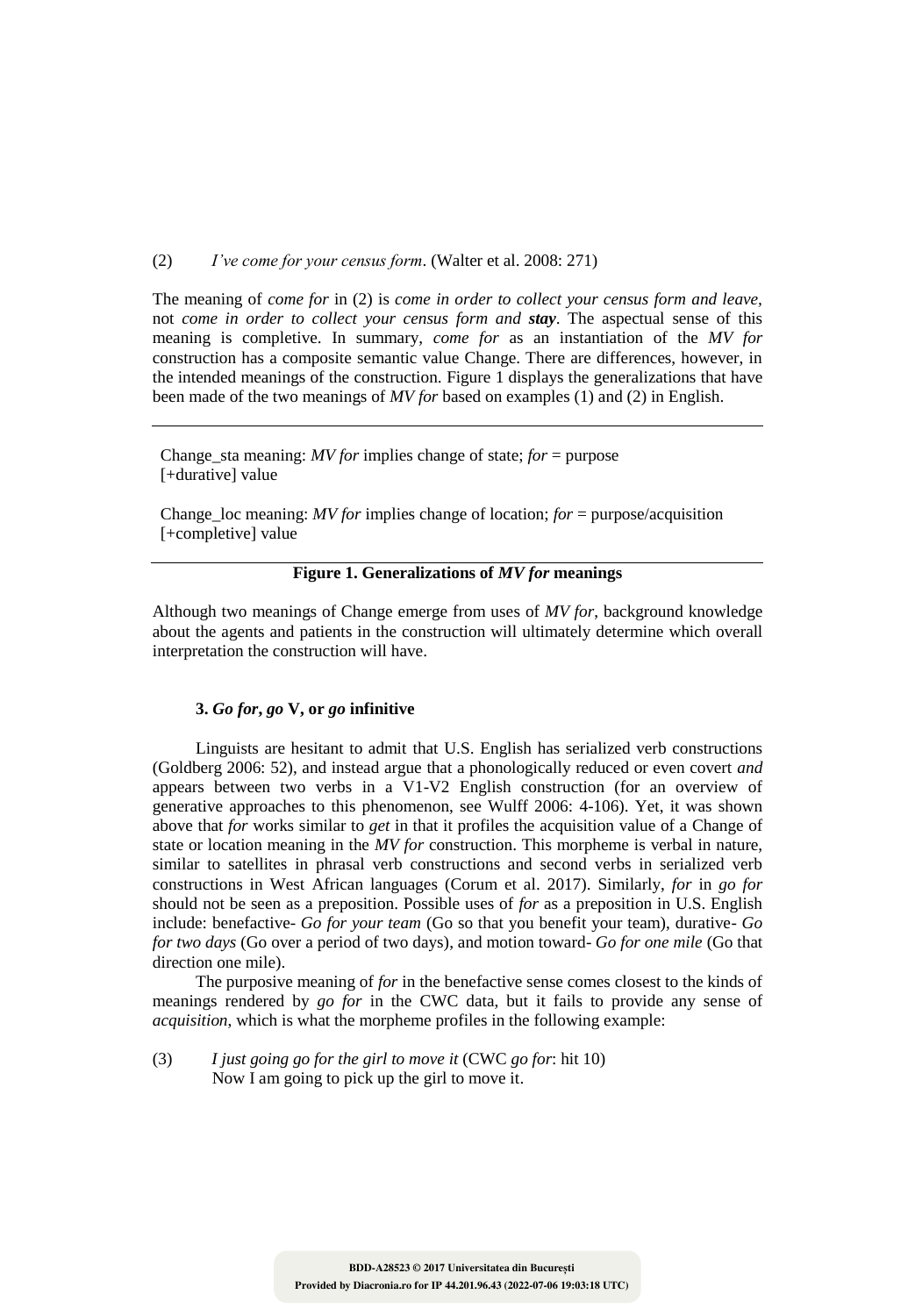In example (3), *go* provides the motion value and *for* profiles the purpose value. Since there is also a retrieve/acquisition meaning, the composite semantic value of *go for* is understood as Change\_loc. Most uses of *go for* in the CWC rendered a Change\_loc [+completive] meaning. *Go for* is not uncommon in U.S. English, either, as seen in the many fixed expressions in Table 1 below (based on examples of the *go for somebody/something* entries in Walter et al. 2008: 615).

# **Table 1.** *Go for* **in U.S. English (Including** *came, going***, and** *went***)**

| Go for the gold! (try to win the highest medal)                              |  |  |  |
|------------------------------------------------------------------------------|--|--|--|
| Go for a million! (attempt to win a million)                                 |  |  |  |
| Go for broke! (attempt to accomplish using all of your skills)               |  |  |  |
| He's going to go for it! (He is going to attempt)                            |  |  |  |
| She went for it. (She believed)                                              |  |  |  |
| I went for the weekend. (I travelled and stayed somewhere)                   |  |  |  |
| <i>I could go for a beer.</i> (I want to consume a beer)                     |  |  |  |
| They went for a walk. (They left to walk)                                    |  |  |  |
| Girls like you don't go for guys like me. (You are not interested in me)     |  |  |  |
| Finally, he went for the jugular. (He made an attack on the jugular vein)    |  |  |  |
| Do you want to go for a ride? (Do you want to ride in my car)                |  |  |  |
| Charles is my go for (go for). (Charles is the person that runs errands)     |  |  |  |
| It's going for 25 bucks a pop. (It is selling at a price of 25 dollars each) |  |  |  |
| That's when I went for my gun. (That's when I withdrew my gun)               |  |  |  |

Of the 14 different meanings that are provided in Table 1, less than half appear in the CWC. On the other hand, the most common use of *go for* in the CWC does not occur once in the Frown or Brown corpora. This is significant for a number of reasons. First, *go for* is not a productive construction in U.S. or British varieties of English. It is an expression with various fixed meanings. In order to achieve the fixed meaning, the expression must be employed in the right context. Second, a U.S. English speaker must use two verbs to express the prototypical meaning of *go for* that is observed in most cases in the CWC, for example, ?*I'll go for Levi in 10 minutes*. In this case, either *MV V* (*I'll go get Levi in 10 minutes*), *MV infinitive* (*I'll go to get Levi in 10 minutes*), or *MV and V* (*I'll go and get Levi in 10 minutes*) would be used in place of the *MV for* construction. In the following sections, I look into this prototypical use of *go for* that is preferred by members of the AEC-speaking community who were recorded in the CWC.

# **3.1.** *Go for* **in the CWC (including forms** *going***,** *gone***, and** *went***)**

The morpheme *for* is used in *go for* to convey a purpose value in the Change\_loc [+completive] meaning, which in most cases refers to an event in which a subject collects an animate or inanimate object. The first instance of *go for* is used to describe an event in which a person requests that someone collect individual [X], and the second example references the acquisition of an inanimate item: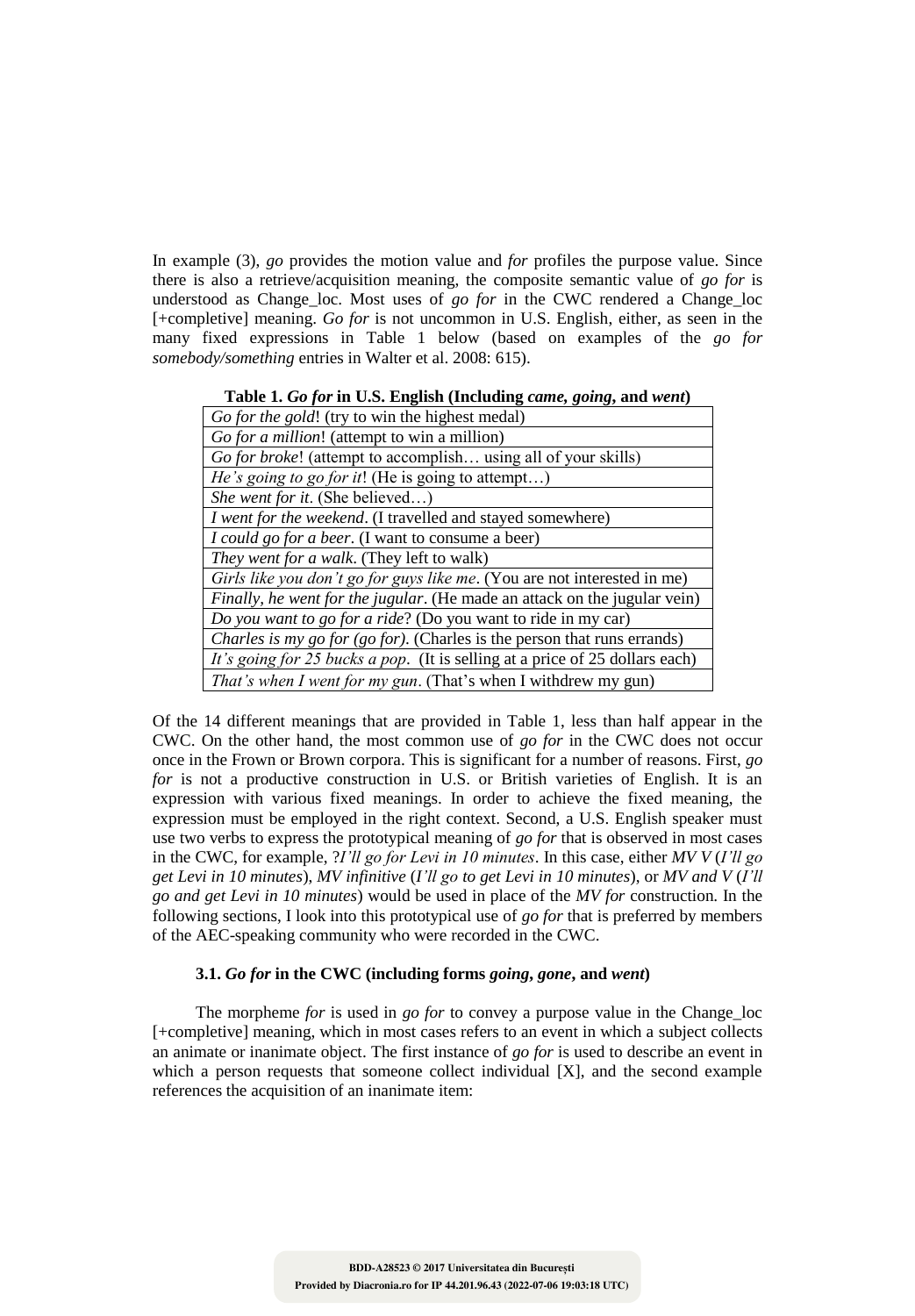| (4) | I wan you go for [X] right now, right?<br>Listen, I want you to pick up $[X]$ right now, okay?             | $(CWC$ go for: hit 6) |
|-----|------------------------------------------------------------------------------------------------------------|-----------------------|
| (5) | I could go for it you know, me ain gone use my car<br>I could go and get it; I am not going to use my car. | $(CWC$ go for: hit 7) |

Speakers insert grammatical markers before *go for*, as well. Example (6) contains the completive aspect marker *done*:

(6) *You done went for General?* (CWC *went for*: hit 1) Have you picked up General?

*Go for* in the examples above convey purposive constructions, but they are different from the serialized verb constructions that Hollington (2015: 49-151) reviews in her work on V1, V2, and V3 event structure and cultural conceptualizations in Jamaican and African languages. They are also unlike the purposive constructions that Kouwenberg (1994: 307- 315) describes for Berbice Dutch and Guyanese Creole, and unlike the constructions that Sabino (2012: 74-180) provides in her discussion of verb serialization in Virgin Islands Negerhollands. This is a surprising finding, since Negerhollands and Virgin Islands English-lexifier Creole coexisted until relatively recently. The difference lies mainly in the construction of the verb phrase. In the CWC data, *for* does not precede a verb; the morpheme only occurs before noun phrases. Still, like the Jamaican and Dutch-lexifier varieties the construction conveys a purposive meaning that is associated with Change sta, as seen in examples  $(7)$  and  $(8)$ :

- (7) *… and in the morning them man went for them* [drugs] (CWC *went for*: hit 9) … and in the morning the guys went [to the house] to look for the drugs.
- (8) *I going out weh my girl we going for dinner an so* (CWC *going for*: hit 8) I am going out with my girl; we are going to have dinner or whatever.

In (7) and (8) above, *for* works as a V2 element that profiles a purpose value and adds an aspectual [+durative] sense of Change to an event, which in these cases involves *searching* and *dining*. Reviewing the two uses more closely, however, it becomes apparent that g*o for* is used ambiguously. The speaker in (7), for example, could also use *for* to express a purpose value, but [+completive] meaning: *guys went to steal the drugs*. In (8), the speaker might have meant: *we are going to buy dinner* [*and come back*]. This kind of ambiguity between the durative and completive senses of *for* is expected. Multiple meanings and functions are often associated with single morphemes in West African and other AEC languages. The speakers' choices of a functional morpheme like *for* instead of a lexical verb like *search* or *steal* adds support to the argument that polysemy and multifunctionality are features that speakers of creole languages employ to cultivate ambiguity in discourse (Faraclas et al. 2014, Corum 2016: 104-121). These are possibly inherited discursive features from West African languages, which are related to other discursive features like indirection, triadic communication, and other oratory skills,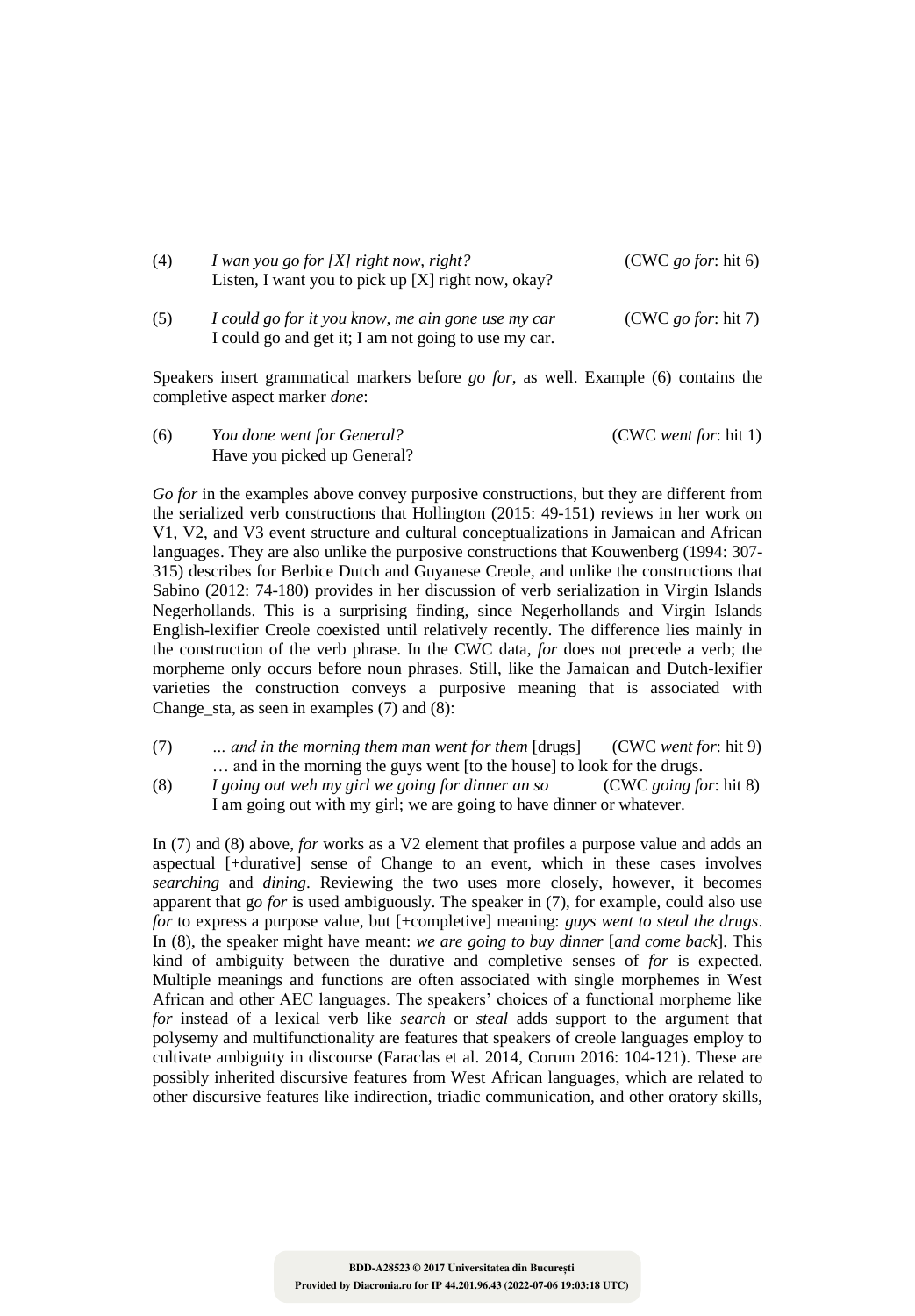for example, proverbs, aphorisms, and parables, that constitute distinct modes of communication that are found among many West African communities (Tarr 1979, Yankah 1995, Ameka and Breedveld 2004).

# **4. Summary**

In summary, most instances of *for* in *MV for* constructions found in the CWC provide a purpose value that leads to a *retrieve* or *acquisition* reading. Notwithstanding, *for* can be used in complex ways to profile a purpose value that renders both a Change sta [+durative] meaning and a Change loc [+completive] meaning:

- (9) *no body suppose to know when he going for a hotel* (CWC *going for*: hit 1) no one really knows when he will book/stay at a hotel.
- (10) *if ain't for you, I going for nothing for no body me son* (CWC *going for*: hit 16) if it weren't for you, I'd be [do] nothing at all, man.

In (9), *for* profiles the purpose value and, therefore, *acquisition* reading in the event *book a hotel room*, but it implies a stay in the hotel room, as well. Example (10) is more interesting. *Go*(*ing*) does not provide a stative value to the *MV for* construction; it provides a movement value, as it has in many of the other examples reviewed in this paper. The movement is metaphorical, however. *For* is used by the speaker in (10) to indicate a purposive meaning, which together with the metaphorical use of *go* renders a compulsion reading. Yet, the combination of the motion verb and *for* renders a noncompositional, Change of state meaning that is captured by the verbs *be* or *exist* in the English translation. It is noteworthy that West African English-lexifier pidgins and creoles use *for* in this way in *de for* constructions (Corum 2015: 164-172). Compare the Crucian example (10) with the Nigerian Pidgin example in (11), in which *de for* is used to evoke the metaphor STATES ARE LOCATIONS:

(11) *Im de fòr Legos layf* (Faraclas 1996: 65) (S)he is into the Lagos Lifestyle.

Krio has collocations involving  $d\acute{e}$  + locative item, as well: "de for: 'be for' = be devoted to, e.g. *A de f*<sup>ɔ</sup> *yu* 'I am devoted to you/am your admirer', *I de f*<sup>ɔ</sup> *pwel*, 'He is devoted to spoiling' = He is destructive" (Fyle and Jones 1980: 68).

## **5. Conclusions**

This article has provided a preliminary look at semantic and syntactic characteristics that are common to AECs in the use of motion verb constructions, namely the use of functional items that take on verbal attributes and mirror V2 functions in serialized verb constructions. For the analysis of *MV for* constructions, I adopted a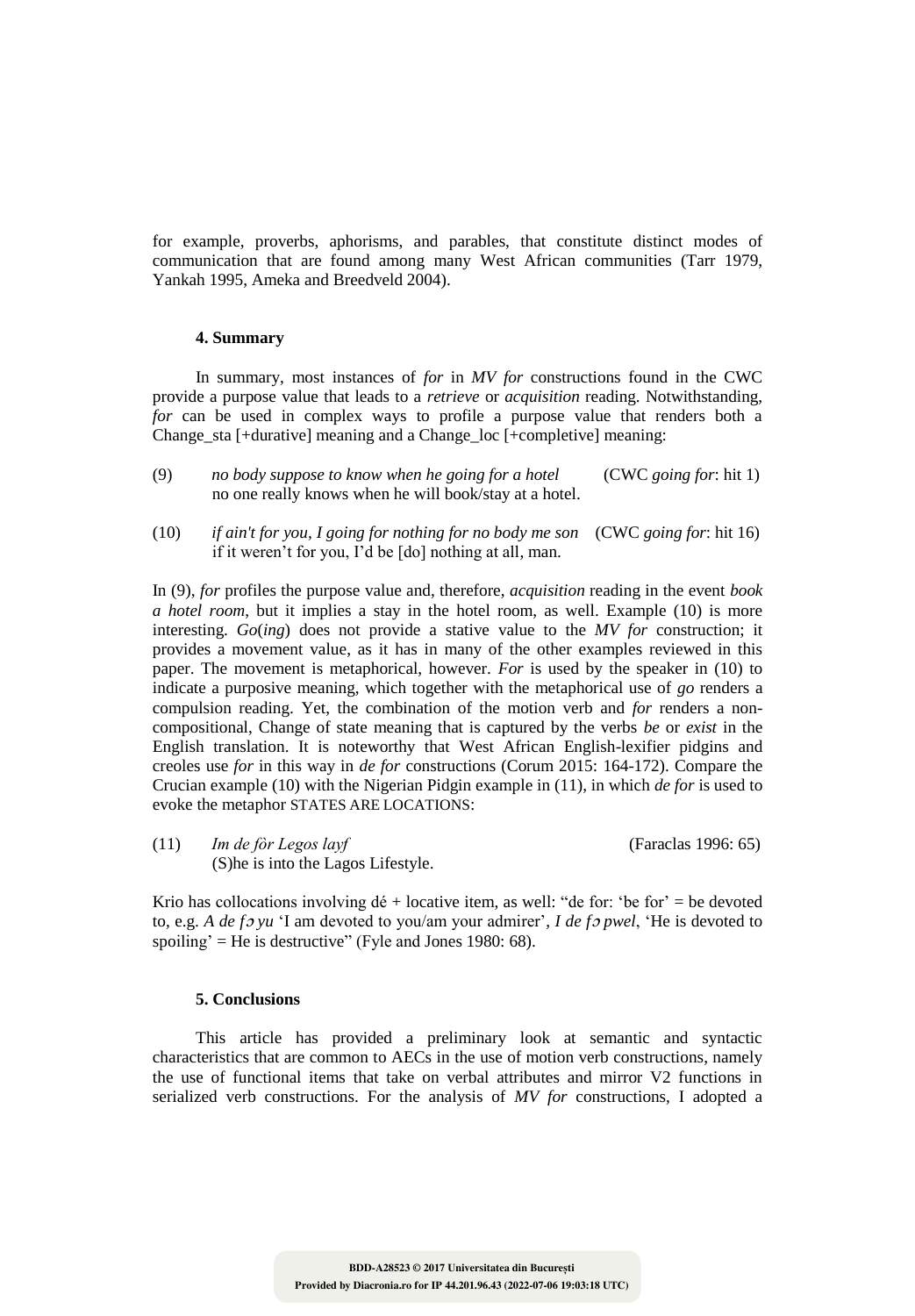cognitive approach to grammar, which argues for form-function pairings in language (Langacker 1987, Goldberg 2006). I reviewed the instantiations of *MV for* in the mixed AEC recorded in the CWC and used equivalent translations in colloquial U.S. English to analyse them. In most of the translations into English, it was noted that a verb with an *acquisition* value, such as *get*, could be substituted for the morpheme *for*. The analysis of *for* in English has not been looked at through the lens of serialized verb constructions. It may be because linguists are hesitant to admit that U.S. English has serialized verb constructions, like *go-V* versus *go-and-V* (Wulff 2006: 102), and insist instead that a phonologically reduced or even covert *and* appears between two verbs in a construction like *go* [*and*?] *get your brother*. Based on the examples found in the CWC, I maintain the position that *for* in *MV for* constructions increases valency of the motion verbs *come* and *go*, provides a purpose value, and adds an aspectual sense [+completive] or [+durative] to the constructional meaning. These functions typify serialized verbs in West African languages and AEC languages, where serialized verbs, auxiliaries, adpositions, adverbs, and ideophones constitute frequently overlapping categories with fuzzy and porous boundaries between them.

#### **References**

- Ameka, F. and Breedveld, A. 2004. Areal cultural scripts for social interaction in West African communities. *Intercultural Pragmatics* 1 (2): 167-187.
- Avram, A. A. 2011. Diagnostic features of English-lexifier creoles: First attestations from Virgin Islands English Creole. *Bucharest Working Papers in Linguistics* XIII (2): 111-129.
- Corum, M. 2011. The *come for* construction in Crucian: New insights on the verb/preposition interface in Afro-Atlantic languages. In N. Faraclas, R. Severing, C. Weijer, E. Echteld, M. Hinds-Layne, and E. Lawton de Torruella (eds.), *Anansi's Defiant Webs*, 21-25. Willemstad, Curaçao: Fundashon pa Planifikashon di Idioma.
- Corum, M. 2015. *Substrate and Adstrate: The Origins of Spatial Semantics in West African Pidgincreoles*.. Berlin: Mouton de Gruyter.
- Corum, M. 2016. Cognitive Semantics for Creole Linguistics: Applications of Metaphor, Metonymy, and Cognitive Grammar to Afro-Caribbean Creole Language and Cultural Studies. PhD dissertation, University Puerto Rico, Río Piedras.
- Corum, M., Shanklin, D, and La Russo, R. 2017. Polyphonic creole discourse: An examination of phrasal verb constructions in Crucian. In N. Faraclas, R. Severing, C. Weijer, L. Echteld, W. Rutgers, and R. Dupey (eds.), *Memories of Caribbean Futures*, 215-222. Willemstad, Curaçao: Fundashon pa Planifikashon di Idioma.
- Faraclas, N. 1996. *Nigerian Pidgin*. London and New York: Routledge.
- Faraclas, N., González Cotto, L., Corum, M., Joseph Haynes, M., Ursulin Mopsus, D., Vergne, A., Avillán León, P., Crecioni, S., Crespo Valedón, D., Domínguez Rosado, B., LeCompte Zembrana, P. A., Pierre, J. O., Lao Meléndez, H., Austin, V., Bibbs DePeza, H. A., and Jessurun, A. 2014. Creoles and acts of identity: Convergence and multiple voicing in the Atlantic Creoles [special issue dedicated to John Holm]. *Papia* 24 (1): 173-198.

Fyle, C. and Jones, E. 1980. *A Krio-English Dictionary*. Oxford: Oxford University Press.

- Goldberg, A. 2006. *Constructions at Work*. Oxford: Oxford University Press.
- Hollington, A. 2015. *Traveling Conceptualizations: A Cognitive and Anthropological Study of Jamaican*. Amsterdam: John Benjamins.
- Kouwenberg, S. 1994. *A Grammar of Berbice Dutch Creole*. Berlin: Mouton de Gruyter.

Langacker, R. 1987. *Foundations of Cognitive Grammar*, vol. 1. Stanford, CA: Stanford University Press. Lyons, J. 1977. *Semantics*, vol. 2. Cambridge, UK: Cambridge University Press.